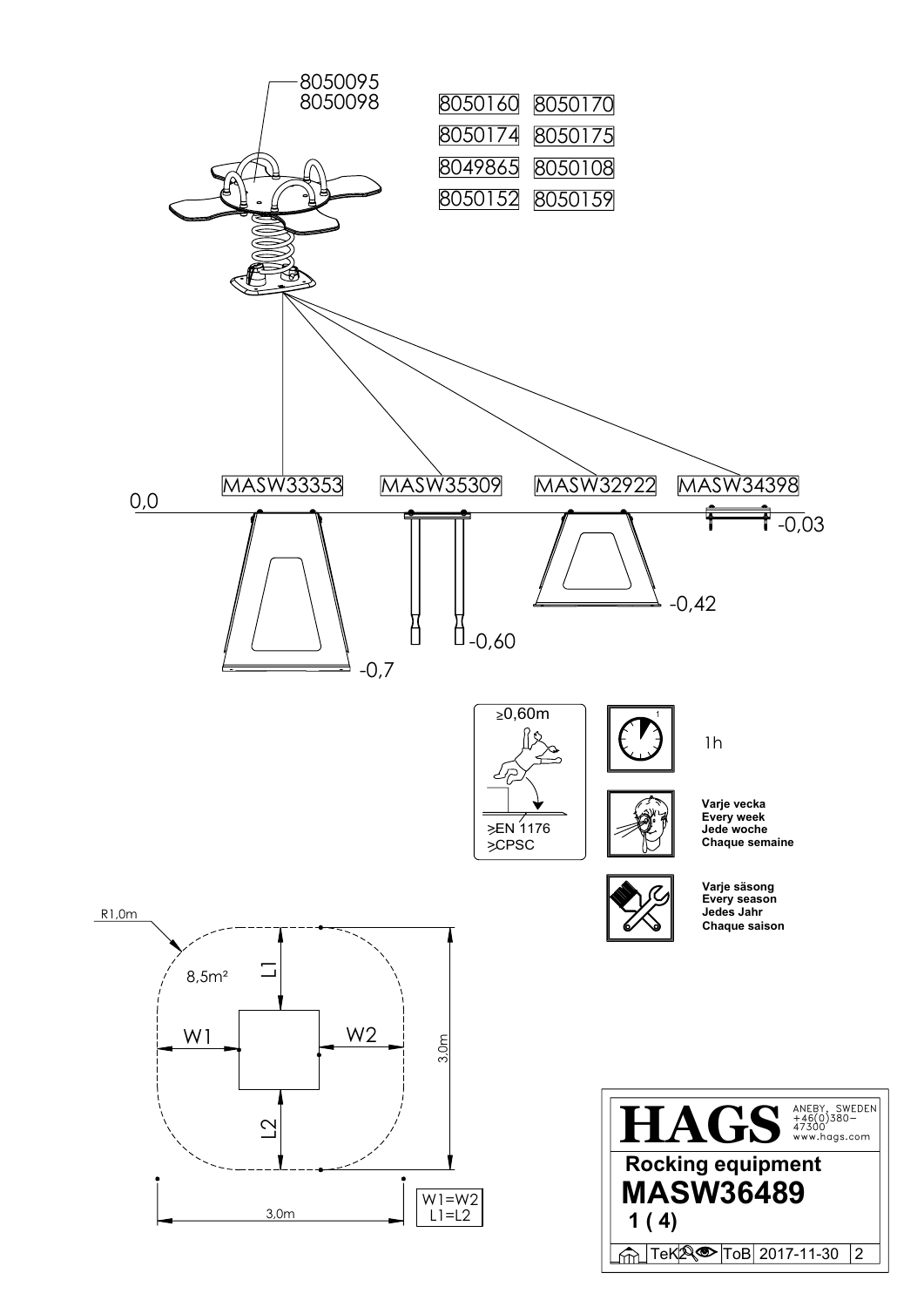

|     |                          |                     |            | ANEBY, SWEDEN<br>+46(0)380-<br>47300<br>www.hags.com<br><b>HAGS</b> |
|-----|--------------------------|---------------------|------------|---------------------------------------------------------------------|
| NR. | <b>Description MA</b>    | Item Number         | <b>QTY</b> | <b>Rocking equipment</b><br><b>MASW36489</b>                        |
|     | MK6S M10x20 mm           | 8008451<br>(302506) | 8          | 2(4)                                                                |
|     | $\varnothing$ 11x24x2 mm | 8008850<br>(326018) | 8          | $ Tek \$ To B 2017-11-30 2                                          |

ī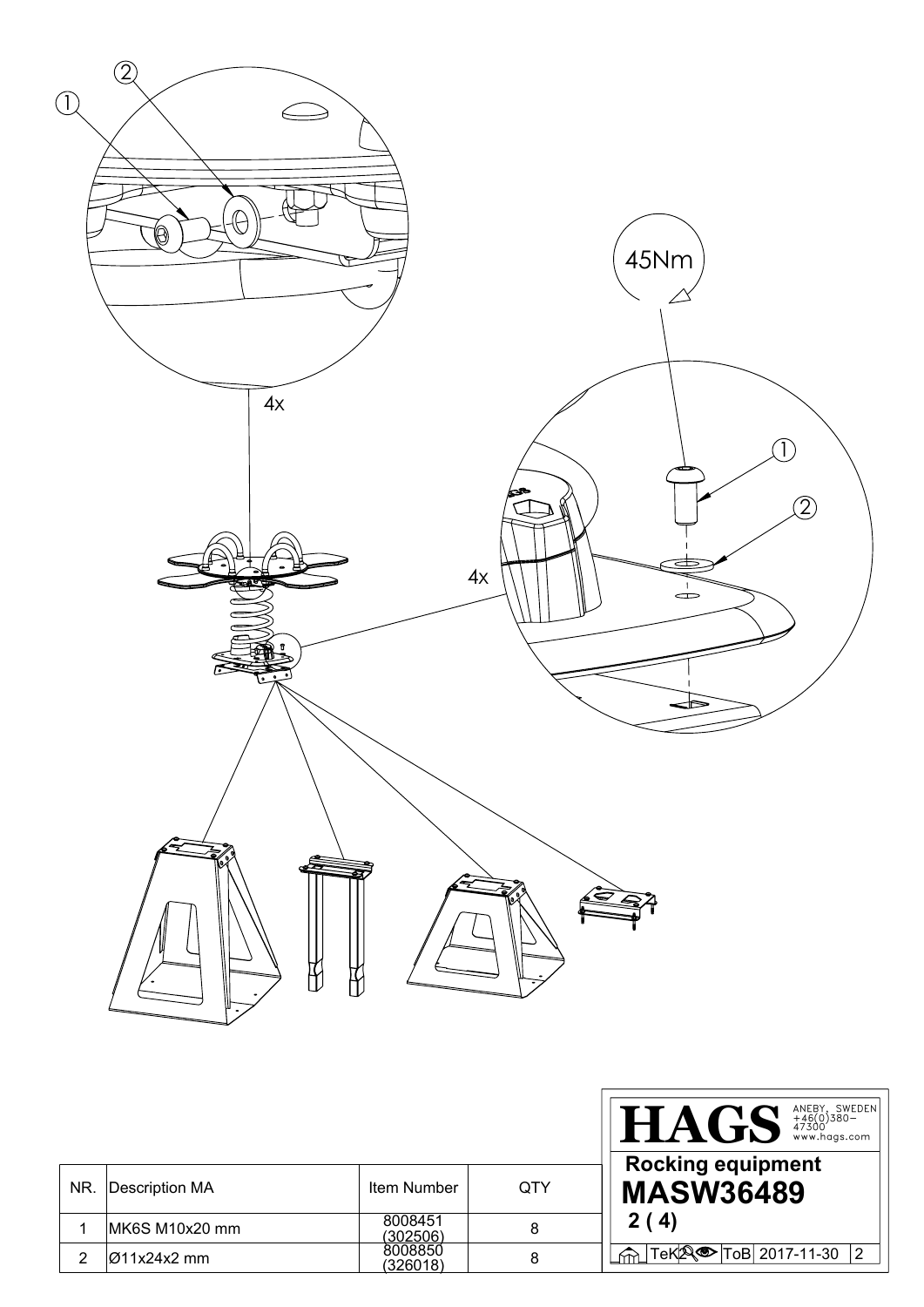